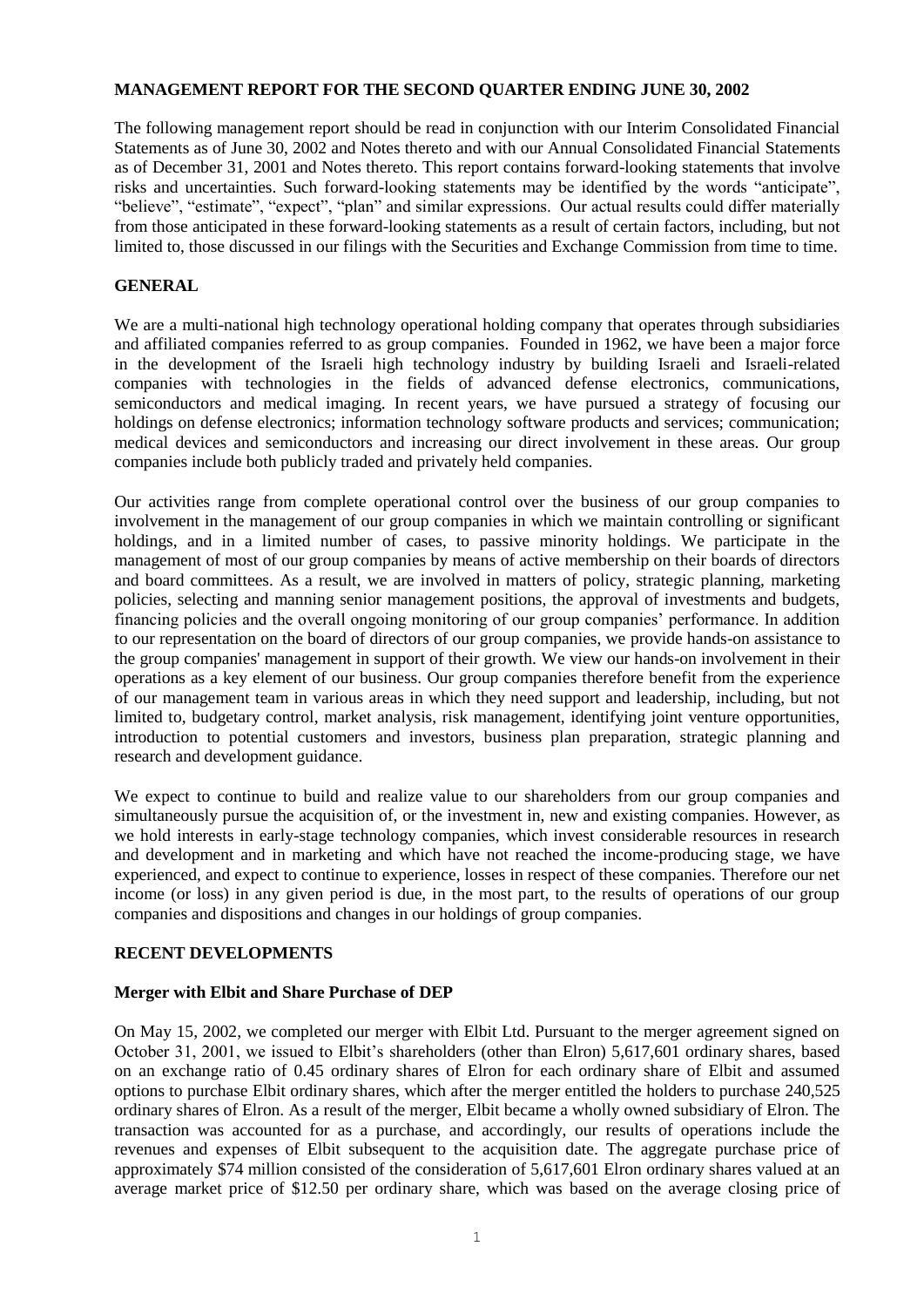Elron's ordinary shares during the period commencing from the date of the announcement of the exchange ratio and ending five days thereafter, \$1.0 million of assumed options and \$2.7 million of transaction and integration costs. The purchase price has been allocated to Elbit's assets based on their estimated fair value according to a preliminary analysis made by an independent valuation appraiser. Of the total purchase price, \$55 million has been allocated to Elbit's identifiable net assets and the remaining \$19 million has been allocated to goodwill. The goodwill recorded reflects the anticipated synergies that will result from the combined entity, including anticipated reductions in operational and management costs, the creation of a better platform and a more simplified and efficient organizational structure and greater resources and scope of operations, which will benefit the group companies.

On May 6, 2002, we issued 2,261,843 ordinary shares to Discount Investment Corporation Ltd. ("DIC") (which held at that time 42% of the shares of Elron), pursuant to the share purchase agreement signed on November 19, 2001 with DIC in exchange for all of the shares held by DIC in DEP Technology Holdings Ltd. ("DEP"), including DIC's rights to loans provided by DIC to a subsidiary of DEP, RDC Rafael Development Corporation Ltd. ("RDC"). RDC is a joint venture, controlled and consolidated by DEP, in which DEP holds 48% of the outstanding shares. DEP is a technology holding company in which Elron previously held 33% of the outstanding share capital and in which DIC held the remaining 67% of the outstanding share capital. Following the closing of the transaction, DEP became a wholly owned subsidiary of Elron. The transaction was accounted for as a purchase and accordingly our results of operations include the revenues and expenses of DEP subsequent to the acquisition date. The aggregate purchase price of approximately \$29.4 million consisted of 2,261,843 Elron's ordinary shares valued at an average market price of \$13.02 per ordinary share, which was based on the average closing price of Elron's ordinary shares on a few days before and after the announcement date of the number of shares to be issued to DIC. The purchase price has been allocated to DEP's assets acquired, primarily long-term investments, in the amount of \$41.0 million, loans from DIC to RDC in the amount of \$3.5 million and liabilities assumed in the amount of \$15.1 million. The allocation to DEP's assets, was based on preliminary analysis made by an independent valuation appraiser. Of the total purchase price allocated to DEP's assets acquired, an aggregate amount of \$16.5 million was allocated to identifiable net intangible assets related to equity investments, with a weighted average amortization period of approximately 11 years and an aggregate amount of \$6.5 million was allocated to each equity investment's goodwill.

In accordance with generally accepted accounting principles in the U.S., goodwill recorded in these transactions will not be amortized and will be reviewed annually (or more frequently if impairment indicators arise) for impairment.

We believe that these transactions will enable us to further enhance our position in the high technology markets, allow us to pursue additional investment opportunities, optimize our holding structure, combine resources, benefit from potential synergies and achieve management cost savings at the corporate operations.

Following the two transactions, our holdings include direct and indirect holdings through Elbit, DEP and DEP's subsidiary, RDC (collectively referred to as "group companies"). As most of Elbit, DEP and RDC group companies are technology-related companies which have not yet generated significant revenues and earnings, we expect that they will continue to recognize losses in the near future and therefore, our share in their losses will continue to constitute a significant portion of our results of operations. For more details regarding our group companies following the two transactions, please see our annual report on Form 20-F for the year ended December 31, 2001 filed with the Securities and Exchange Commission.

## **Investment in Galil Medical**

During the second quarter of 2002 we and RDC invested in Galil Medical Ltd. ("Galil") \$2.2 million and converted notes of approximately \$3.2 million.

On June 27, 2002, we purchased an additional 10.75% of Galil Medical's outstanding shares from Lumenis Ltd., in consideration for \$0.9 million. Lumines also received the right to receive a future earnout payment, conditioned upon the occurrence of certain events on or before May 27, 2004.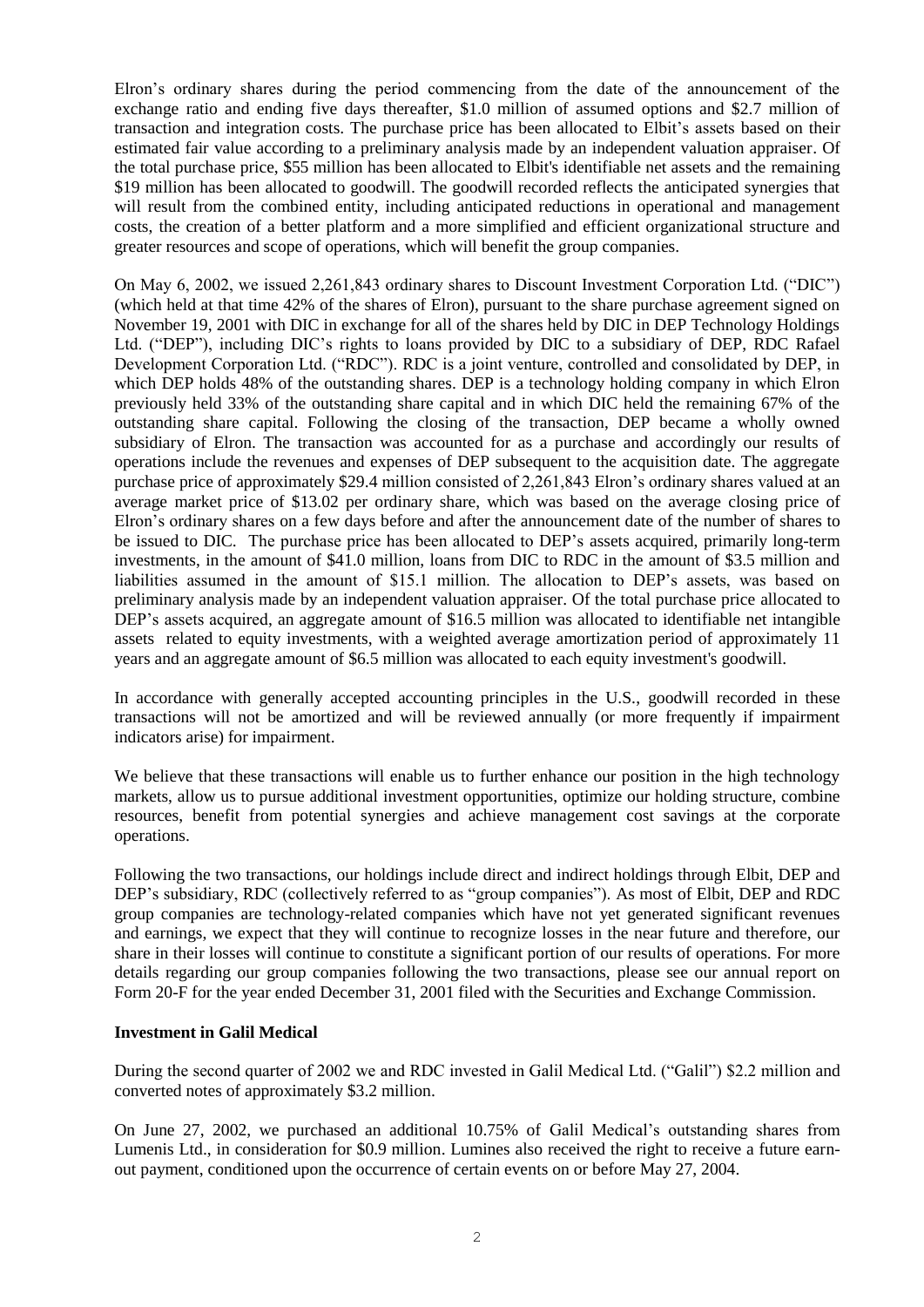As a result of these transactions, we hold directly 15.09% of Galil share capital and RDC holds 37.4%, therefore having directly and indirectly through RDC, a controlling voting interest in Galil and accordingly Galil's assets and liabilities are included within our consolidated balance sheet as of June 30, 2002.

### **Investment in Mediagate**

In August 2002, we converted notes of Mediagate N.V.in the amount of approximately \$3.6 million to preferred shares. Additionally, we invested, through a rights offering, an additional \$2.5 million. As a result of these transactions our interest in MediaGate increased to 68% and MediaGate's results of operations will be included in our consolidated financial statements as of that date.

As a result of the transactions mentioned above, our subsidiaries include, Elron Software, Elron TeleSoft, VFlash , Textology, ICC, Dealigence, RDC and Galil Medical , each of which is, included in our consolidated financial statements as of the date of its acquisition. Our affiliates, which are accounted for under the equity method of accounting, include, Elbit Systems (Nasdaq: ESLT), Elbit (through the completion of our merger with Elbit), NetVision, MediaGate, Chip Express, DEP (through the completion of the share purchase), Wavion, KIT, Pulsicom, Given Imaging Ltd. (Nasdaq: GIVN), Galil Medical (through June 30, 2002), Witcom Ltd., 3DV Ltd., Sela, Ingenio, Cellenium and CellAct. We also own a 12% of Partner Communications Company's (Nasdaq: PTNR) outstanding share capital through Elbit.

For comparison purposes, we have provided pro forma information in accordance with SFAS 141, which gives effect to the merger with Elbit and the share purchase of DEP as if these transactions had occurred at the beginning of each reporting period presented (see Note 4 to the Interim Consolidated Financial Statements as of June 30, 2002).

## **CRITICAL ACCOUNTING POLICIES**

Our significant accounting policies are more fully described in Note 2 to our Annual Consolidated Financial Statements. The accounting policies which are particularly important to the description of our financial position and results of operations are described in our annual report on Form 20-F for the year ended December 31, 2001 filed with the Securities and Exchange Commission. There have been no changes in our accounting polices except as described below.

As a result of the DEP share purchase, our interest in Given Imaging, Galil Medical, Witcom and 3DV Systems, in which we had direct and indirect interests through RDC, increased. This enables us to exercise significant influence over these companies. As a result, and in accordance with APB 18, our direct holdings in these companies, which were previously accounted for at cost, were accounted for retroactively under the equity method ("step by step acquisition"). In accordance with APB18, we have restated our financial statements for all prior periods in which our investments in these companies where recorded at cost. The aforementioned restatements resulted in increased net losses of approximately \$2.5 million, \$0.7 million and \$1.3 million, for the year ended December 31, 2001 and for the three months and six months ended June 30, 2001, respectively. The effect on our results of operations for the three months ended March 31, 2002 was the increase in the net loss of approximately \$0.7 million.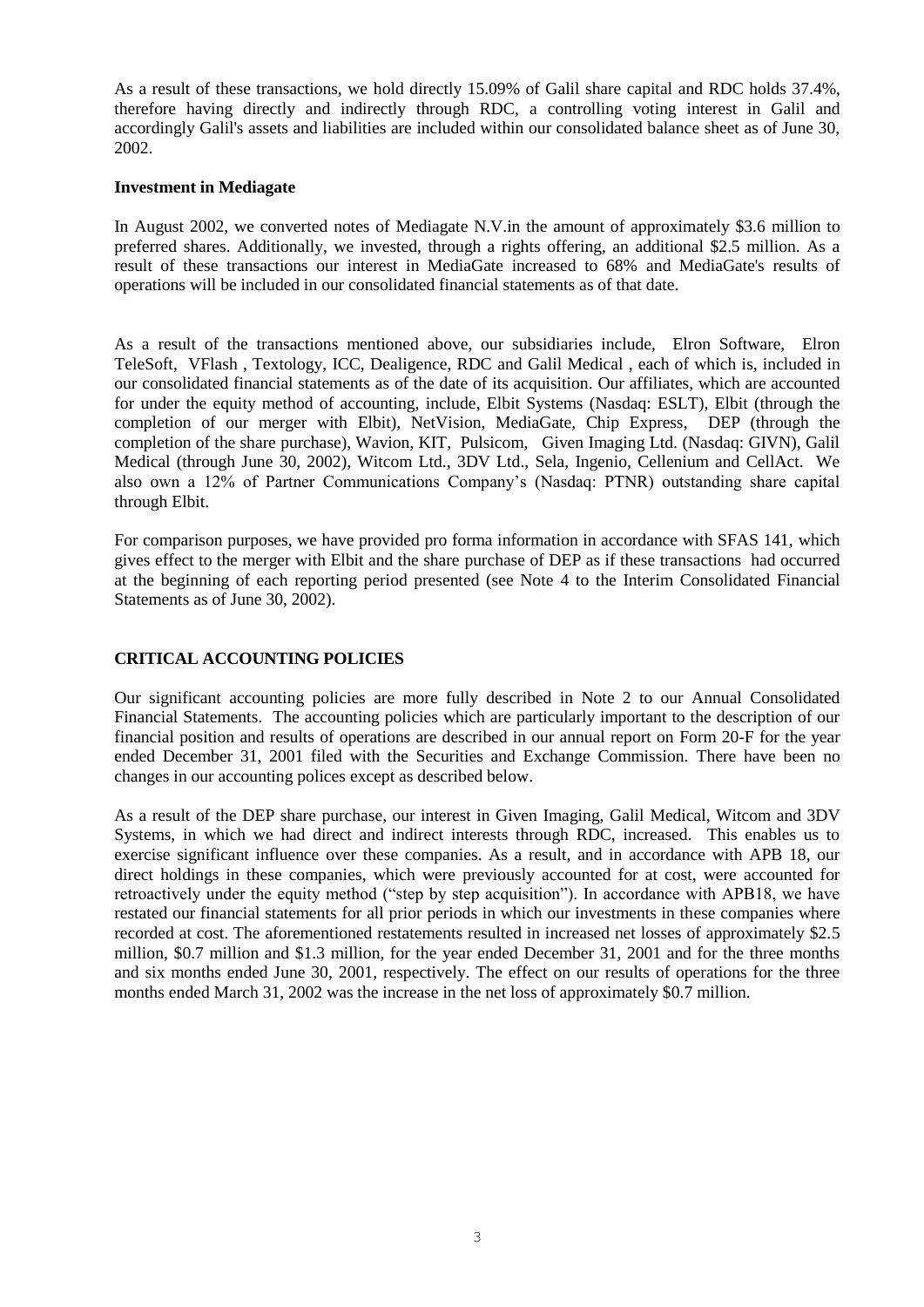### **RESULTS OF OPERATIONS**

### *Three and six months ended June 30, 2002 compared to three and six months ended June 30, 2001.*

Our net loss for the three and six month periods ended June 30, 2002 was \$15.2 million, or \$0.59 per share, and \$23.4 million, or \$1.0 per share, respectively. Our net loss in the three and six month periods ended June 30, 2001, as restated (see "Critical Accounting Policies" above) was \$11.1 million, or \$0.52 per share, and \$21.0 million, or \$0.99 per share, respectively. Our net loss for the three and six month periods ended June 30, 2001, adjusted to exclude amortization expenses related to goodwill that is no longer being amortized commencing January 1, 2002 in accordance with SFAS 142, was \$10.6 million, or \$0.5 per share, and \$20.2 million, or \$0.95 per share, respectively.

Pro forma net loss for the three and six month periods ended June 30, 2002, which gives effect to the merger with Elbit and the share purchase of DEP as if it had occurred at the beginning of each of the reporting periods, was \$19.9 million, or \$0.69 per share, and \$36.7 million, or \$1.26 per share, respectively, compared to pro forma net loss of \$17 million, or \$0.58 per share, and \$30.4 million, or \$1.05 per share, for the same periods in 2001, respectively.

The general slowdown in spending for technology products continues to affect the results of operations of our group companies. The current economic conditions continue to limit our ability to successfully "exit" some of our group companies and to record capital gains. However, although we continue to report net losses mainly as a result of the net losses of our subsidiaries and our share in the losses of our affiliated companies, the restructuring plans and cost reductions programs taken by some of our group companies during 2001 enabled these companies to significantly reduce their losses and for some of the more mature companies, such as Elron TeleSoft and NetVision, to report positive EBITDA (earnings before interest, taxes, depreciation and amortization).

### **Operating results of Elron Telesoft**

Elron Telesoft is focused on telecom network and service management products and solutions. Elron Telesoft's net revenues were \$3.4 million and \$7.4 million for the three and six month periods ended June 30, 2002, compared to \$7.7 million and \$15.1 million for the same periods of 2001. The decrease was as a result of the sale of non-core activities of Elron Telesoft during the second half of 2001 as part of its restructuring program to focus its operations on core areas of its business, which are development and marketing of products to the telecommunications market. Elron Telesoft's revenues resulting from products and services to the telecommunication market in the three and six month period ended June 30, 2001 were \$3.9 million and \$7.4 million.

Cost of revenues of Elron TeleSoft in the three and six month periods ended June 30, 2002 was \$2.3 million and \$5.1 million, representing a gross margin of 31% in both periods, compared to \$6.7 million and \$13.3 million in the same periods in 2001, representing a gross margin of 13% and 12%, respectively. The improvement in Elron Telesoft's gross margin is a result of its restructuring program, which included mainly workforce reductions, and a result of its focus on core areas of its business.

Elron Telesoft's operating loss was \$1.2 million and \$1.5 million for the three and six month periods ended June 30, 2002, compared to \$2.8 million and \$5.5 million for the same periods of 2001. However, Elron Telesoft reported its second consecutive quarter of operating breakeven and positive EBITDA from its core telecommunication business, excluding the effect of amortization of intangible assets and restructuring charges. These results reflect Elron Telesoft's successful effort to reduce its costs and restructure its operations to focus on the telecommunication market.

## **Operating results of Elron Software**

Elron Software is focused on web access control and email content filtering for organizations. Elron Software's net revenues were \$2.4 million and \$4.3 million for the three and six month periods ended June 30, 2002, compared to \$2.5 million and \$4.7 million for the same periods of 2001, representing a decrease of 4% and 9% for the respective periods. The decrease was primarily due to the continued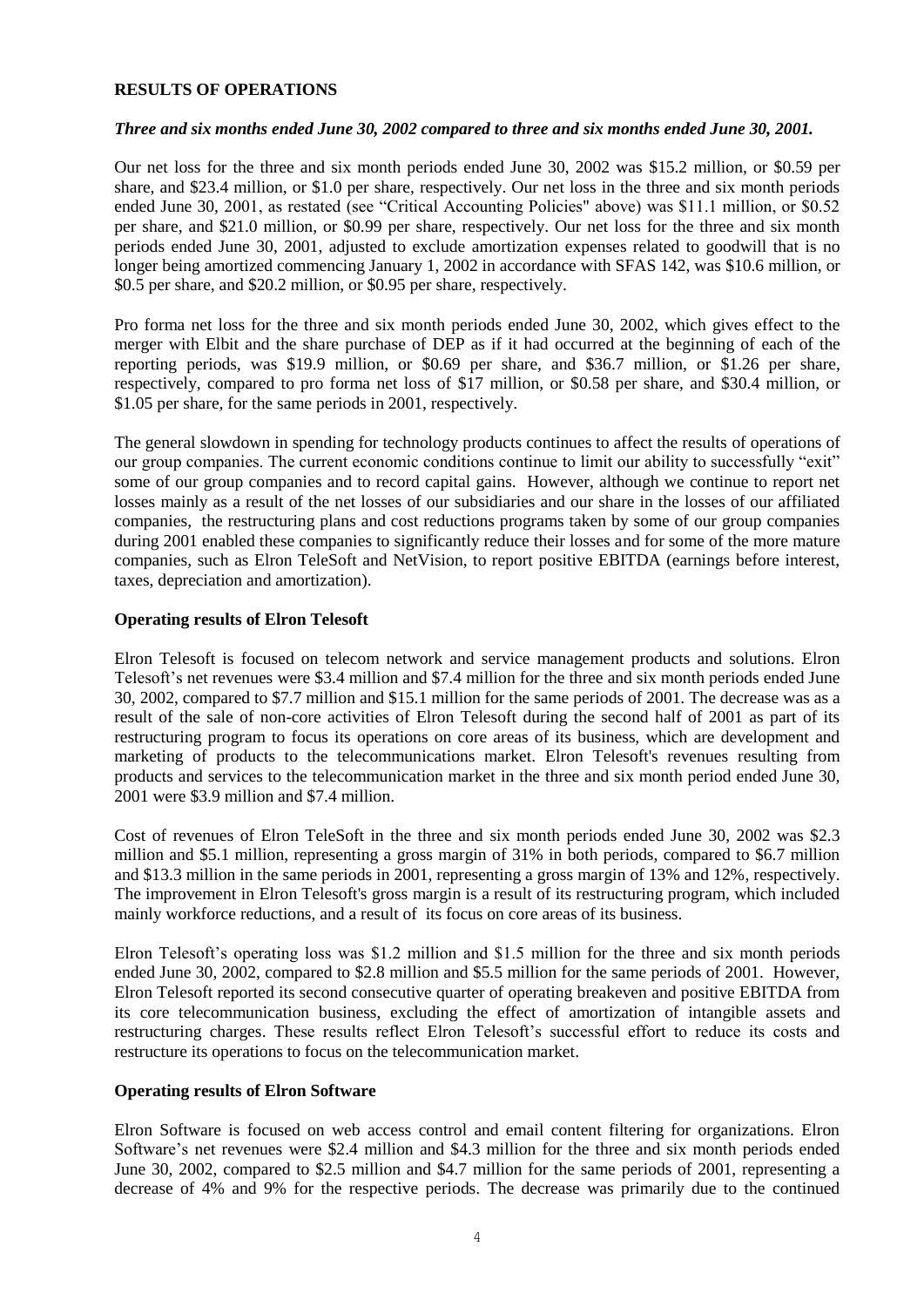economic slowdown, which continues to cause customers to delay or postpone purchases of IT products. However, revenues in the second quarter of 2002 increased by \$0.5 million, or 26%, from their level of \$1.9 million in the first quarter of 2002, which was primarily due to the launch of Elron Software's enhanced Internet Policy Management (IPM) products at the end of the first quarter of 2002.

Cost of revenues of Elron Software were \$0.2 million and \$0.4 million in the three and six month periods ended June 30, 2002, compared to \$0.3 million and \$0.5 million for the same periods in 2001, representing a gross margin of 90% and 91% for these periods.

Elron Software's operating loss was \$2.1 million and \$4.7 million for the three and six month periods ended June 30, 2002, compared to \$2.0 million and \$4.9 million for the same periods of 2001. Excluding the effect of amortization of intangible assets, deferred compensation and restructuring charges, the operating loss of Elron Software was \$1.4 million and \$3.6 million for the three and six month periods ended June 30, 2002, compared to \$1.7 million and \$4.3 million for the same periods of 2001. The decrease in losses was a result of the cost reductions implemented by Elron Software.

## **Consolidated Results of Operations**

## **Income**

# **Net Revenues**

Net revenues consisted of sales of products and services by our subsidiaries, Elron Software and Elron TeleSoft, as explained above, and Vflash and ICC, which have been consolidated subsequent to the completion of the merger with Elbit in May 2002 and contributed \$0.1 million to the consolidated revenues.

## **Our share in net losses of affiliated companies**

Our share in net losses of affiliated companies resulted from our holdings in investments that are accounted for under the equity method. Our share in net losses of affiliated companies was \$9.6 million and \$15.3 million for the three and six month periods ended June 30, 2002, compared to a restated net loss of \$5.4 million and \$8.2 million for the same periods of 2001. The increase in our share in net losses of our affiliated companies resulted mainly from the increase in our indirect share in the losses of Elbit's and DEP's group companies, as a result of the merger and the share purchase, as most of their group companies are early-stage companies which have not yet generated significant revenues and therefore have incurred significant losses. In addition, we recorded a loss of approximately \$3.7 million primarily as a result of Elbit and DEP adjusting down certain investments, mainly with regard to investments in Vflash, Textology and ICC.

## **Highlights of the Results of Operations of Our Major Affiliates:**

# **Elbit Systems Ltd. (a 21% holding)**

Elbit Systems develops, manufactures and integrates advanced, high-performance defense electronic systems.

Elbit Systems' revenues increased from \$170.0 million and \$351.8 million in the three and six month periods ended June 30, 2001, to \$193.2 million and \$379.0 million in the same periods in 2002. As of June 30, 2002, Elbit Systems' backlog of orders was \$1,650 million, of which approximately 66% was scheduled to be performed in the two following quarters of 2002 and in 2003 compared to backlog of orders of \$1,566 million on December 31, 2001.

Elbit Systems' operating income in the three and six month periods ended June 30, 2002 was \$4.9 million and \$19.6 million (2.6% and 5.2% of revenues) compared to \$14.3 million and \$30.2 million in the same periods in 2001 (8.4% and 8.6% of revenues). The decrease in operating income resulted primarily from a one-time charge of approximately \$9.8 million (before tax) in connection with El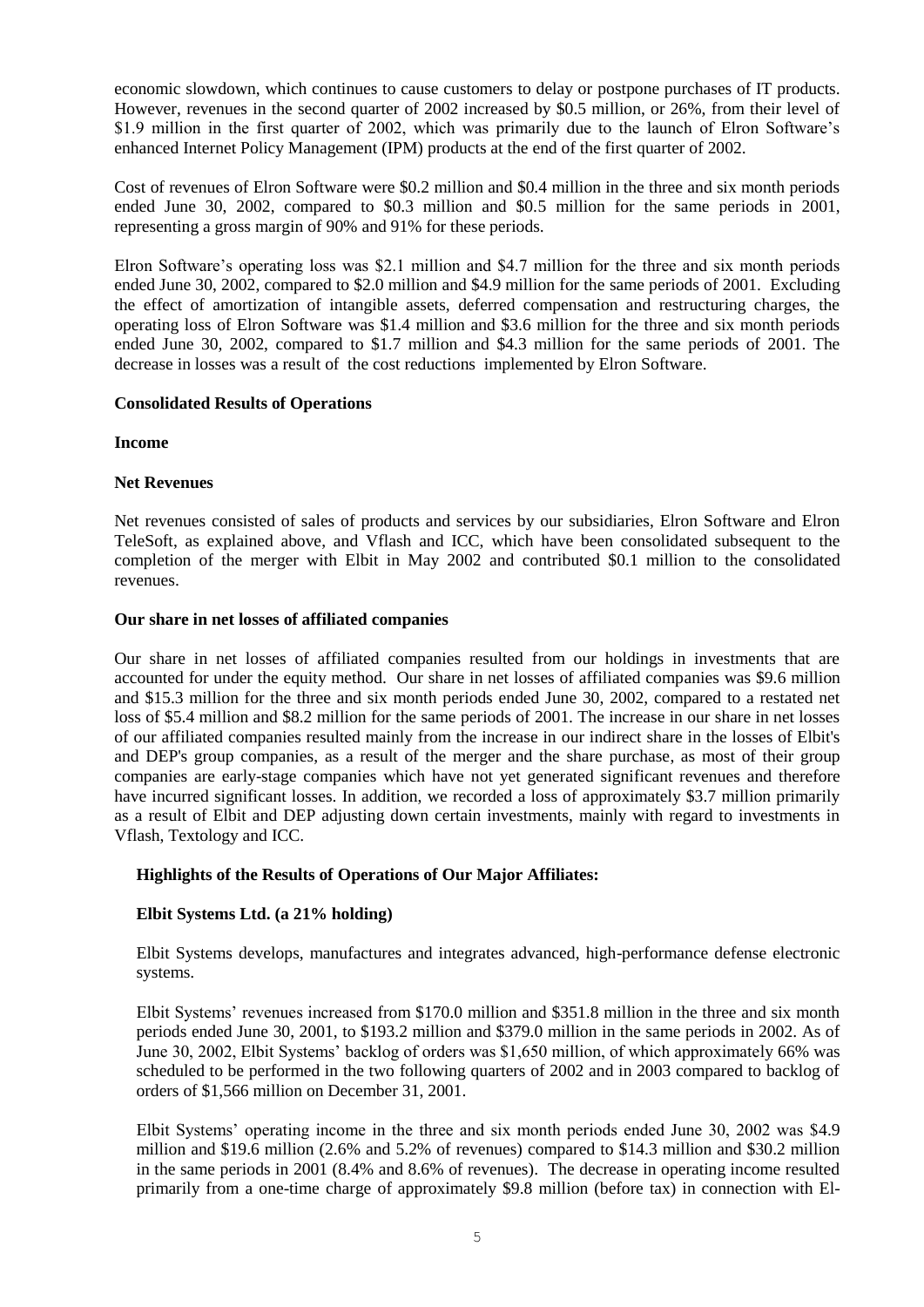Op's (Elbit Systems' wholly-owned subsidiary) agreement to repay the Office of the Chief Scientist of the Israeli Ministry of Industry and Trade ("OCS") an agreed amount of \$10.6 million in exchange for a release by the OCS from all obligations to pay royalties in the future.

Elbit Systems' net income in the three and six month periods ended June 30, 2002 was \$4.8 million and \$16.5 million (2.5% and 4.4% of revenues) compared to \$11.2 million and \$21.8 million (6.6% and 6.2% of revenues) in the same periods in 2001. The decrease resulted primarily from the one time charge of \$9.8 million described above.

# **NetVision (a 46% holding)**

NetVision, an Internet service and solutions providers in Israel, recorded revenues in the three and six month periods ended June 30, 2002 of \$14.4 million and \$28.8 million compared to \$14.4 million and \$29.7 million in the same periods in 2001. Operating expenses decreased by \$3.2 million and \$6.7 million, or 19% and 20%, from \$16.3 million and \$33.1 million in the three and six month periods ended June 30, 2001, to \$13.1 million and \$26.4 million in the same periods of 2002, due to cost reduction programs implemented by NetVision. As a result, NetVision's operating income in the three and six month periods ended June 30, 2002 was \$1.3 million and \$2.3 million compared to an operating loss of \$1.8 million and \$3.4 million in the same periods in 2001. Netvision's net income was \$1.4 million and \$3.1 million in the three and six month periods ended June 30, 2002 compared to a net loss of \$2.7 million and \$4.0 million in the same periods in 2001.

# **Chip Express (a 35% holding)**

Chip Express, a manufacturer of late stage programmable gate array ASICs (Application Specific Integrated Circuits), continues to be affected in 2002 by the slowdown in the semiconductor industry and its revenues decreased by \$2.8 million and \$8.0 million, or 42% and 45%, from \$6.8 million and \$17.9 million in the three and six month periods ended June 30, 2001, to \$4.0 million and \$9.9 million in the same periods in 2002. However, the effect of the decline in revenues on Chip Express' net loss was less significant as a result of the implementation of its cost reduction programs during 2001 , which resulted in a 20% and 37% decrease in Chip Express' operating expenses in the three and six month periods ended June 30, 2002 to \$5.7 million and \$11.2 million compared to \$7.1 million and \$18.5 million in the same periods in 2001. Chip Express' net losses in the three and six month periods ended June 30, 2002 amounted to \$1.7 million and \$1.8 million compared to \$1.1 million and \$0.1 million in the same periods in 2001. It is anticipated that Chip Express' revenues will continue to be affected by the slowdown in the semiconductor industry.

During the second quarter of 2002, Chip express raised \$16 million, of which we invested \$5 million. Consequently, our ownership percentage in Chip Express decreased from 35% to 33.5%. The amount raised is expected to be used for research and development to expand global marketing activities and to increase Chip Express sales efforts, primarily in Asia. As a result, Chip Express losses are expected to increase in the following quarters.

## **MediaGate (a 29% holding)**

MediaGate, which develops and markets carrier-class universal communications server, continues to be affected by the slowdown in the communications and universal messaging markets. MediaGate's revenues were \$0.4 million and \$0.5 million in the three and six month periods ended June 30, 2002 compared to no revenues in the same periods in 2001. Due to cost reductions programs implemented by MediaGate, operating expenses decreased by \$1.0 million and \$2.3 million, or 45% and 47%, from \$2.1 million and \$4.9 million in the three and six month periods ended June 30, 2001, to \$1.2 million and \$2.6 million in the same periods in 2002. Its net losses decreased to \$0.8 million and \$2.2 million in the three and six month periods ended June 30, 2002 from \$2.2 million and \$5.0 million in the same periods in 2001. MediaGate's future revenues are dependent upon the development of the unified messaging market.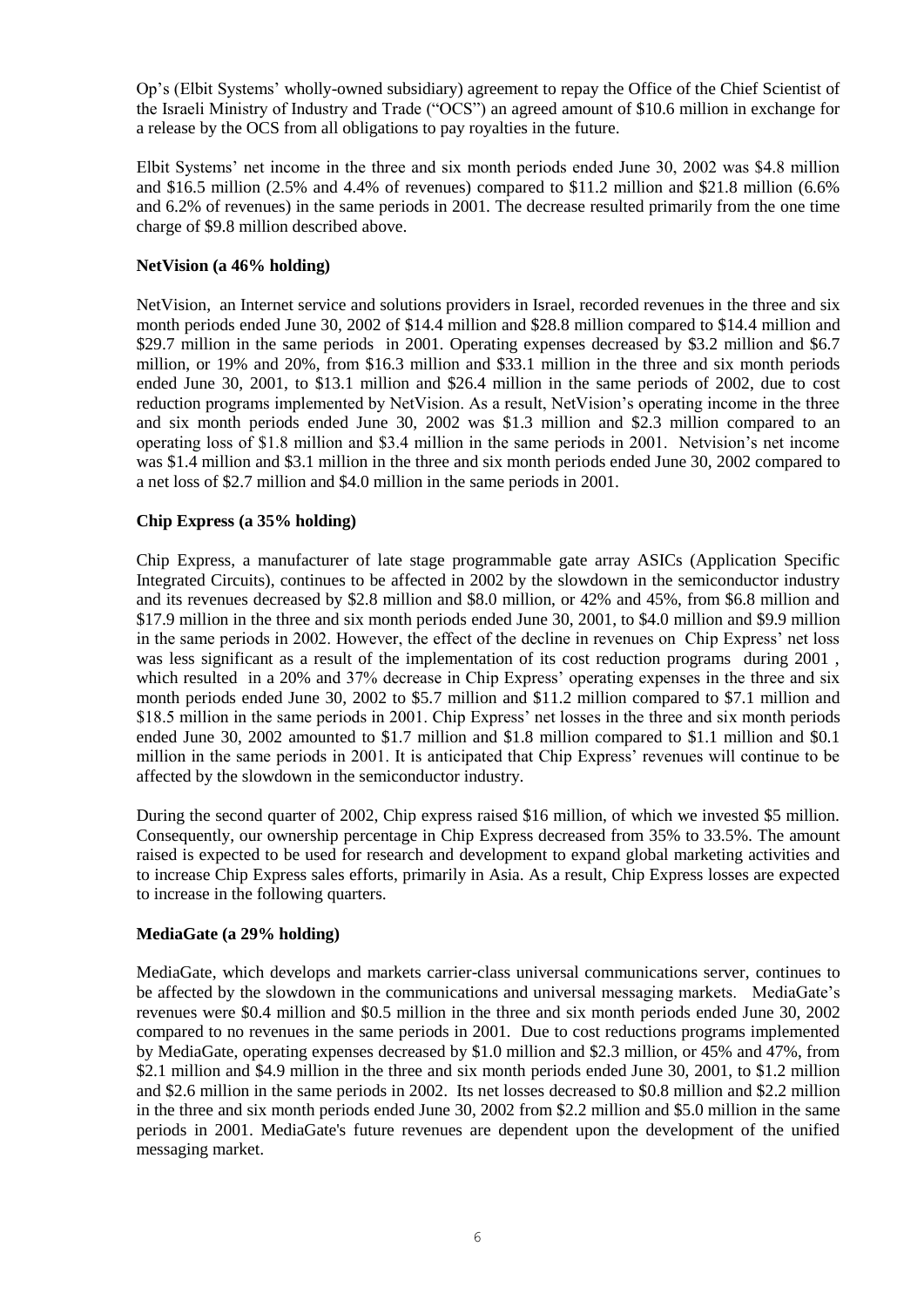## **Pulsicom (a 17% holding)**

Pulsicom commenced its operations in 2001 and develops high accuracy real time location and tracking systems. In the three and six month periods ended June 30, 2002, its net losses amounted to \$0.2 million and \$0.4 million, consisting mainly of research and development costs. Pulsicom is an early stage company and it is difficult to predict when it will be able to start marketing and selling its product.

## **Cellenium (a 50% holding through Elbit)**

Cellenium is engaged in the development of technology for the transfer of short messages over communications network, particularly the various type of cellular networks. Cellenium's net revenues in the three and six month periods ended June 30, 2002 were \$0.2 million and \$0.6 million compared to \$0.1 million for the same periods in 2001. Cellenium's net losses in the three and six month periods ended June 30, 2002 were \$1.3 million and \$2.3 million compared to \$1.4 million and \$2.8 million for the same periods in 2001. Cellenium's future revenues are largely dependent on the development of the mobile commerce market and the penetration of new value-added services and applications.

## **Wavion (a 48% holding)**

Wavion, a developer of broadband wireless access systems, recorded a net loss in the three and six month periods ended June 30, 2002 of \$0.4 million and \$0.8 million compared to \$1.1 million and \$2.2 million for the same periods in 2001. In light of the downturn in the broadband wireless commercial market which has delayed the release of Wavion's products, Wavion began at the beginning of 2002, to sell development services for communication systems, recording \$0.2 million and \$0.4 million revenues in the three and six month periods ended June 30, 2002, and reduced its research and development expenses as part of a cost reduction program . It is difficult to predict when Wavion will be able to market its product successfully.

# **KIT (a 28% holding)**

KIT's revenues increased by \$0.6 million and \$1.0 million from \$0.3 million and \$0.4 million in the three and six month periods ended June 30, 2001 to \$0.9 million and \$1.5 million in the same periods in 2002. KIT is an online academic program company. KIT's net loss in the three and six month periods ended June 30, 2002 was \$1.7 million and \$2.4 million compared to \$0.7 million and \$1.4 million in the same periods in 2001. The increase in KIT's net loss resulted primarily from higher sales and marketing expenses in order to attract new students.

## **Given Imaging (a 20% holding directly and indirectly through RDC)**

Given Imaging (Nasdaq: GIVN), a medical device company using a disposable miniature video camera in a capsule to examine the gastrointestinal tract, recorded revenues of \$7.2 million and \$12.4 million for the three and six month periods ended June 30, 2002 and a gross profit of 54.4% and 53% of revenues, respectively. The second quarter of 2002 represents the third full quarter of sales for Given Imaging following FDA clearance of its product in August 2001 and the third consecutive quarter of increased revenues. Given Imaging's net loss in the three and six month periods ended June 30, 2002 was \$4.9 million and \$10.7 million compared to \$4.7 million and \$7.4 million in the same periods of 2001. The increase in Given Imaging's net losses was due to an increase in its operating expenses, mainly marketing expenses resulting from its marketing efforts to launch its product. The increase in operating expenses was offset by revenues recorded by Given Imaging.

## **Galil Medical (a 34% holding directly and indirectly through RDC)**

Galil Medical, a medical device company for performing minimal invasive cryotherapy, recorded revenues of \$1.0 million and \$2.0 million for the three and six month periods ended June 30, 2002 compared to \$0.7 million and \$1.2 million in the same period of last year. Net loss for the three and six month periods ended June 30, 2002 was \$2.2 million and \$4.4 million compared to \$2.0 million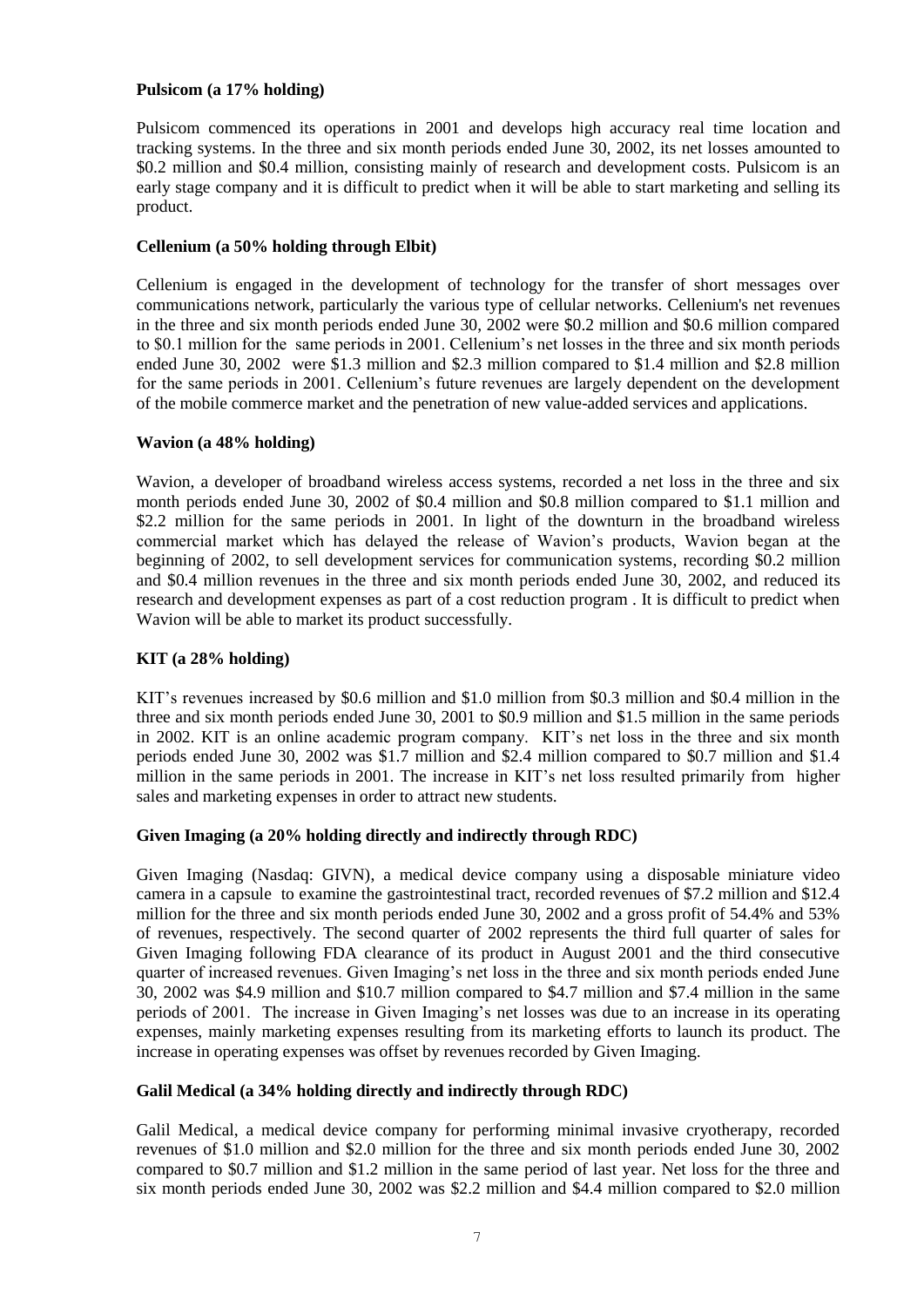and \$3.8 million in the same periods of 2001. The increase in net loss resulted primarily from higher operating expenses, including sales and marketing expenses, which were partially offset by an increase in revenues.

## **Witcom (a 20% holding directly and indirectly through RDC)**

Witcom, a company operating in the field of radio-based point-to-point digital networking solutions, recorded revenues of \$1.5 million and \$2.8 million for the three and six month periods ended June 30, 2002 compared to \$1.3 million and \$1.9 million in the same period of 2001. Witcom's net loss in the three and six month periods ended June 30, 2002 was \$2.1 million and \$3.6 million compared to \$1.7 million and \$3.7 million in the same period in 2001. Witcom's revenues in the future will be affected by the slowdown in the telecommunications industry.

# **3DV (a 24% holding directly and indirectly through RDC)**

3DV, a developer of products in the field of 3-D cameras, recorded net losses of \$1.2 million and \$2.6 million for the three and six month periods ended June 30, 2002 compared to \$2.2 million and \$4.2 million in the same period in 2001. The decrease in 3DV's net losses was the result of restructuring and cost reduction programs. It is difficult to predict when 3DV will be able to start marketing and selling its product.

We expect that our group companies will continue to recognize losses in the following quarters and therefore will negatively affect our net results of operations.

In addition to companies accounted under the equity method, we have several significant investments in companies which we account for on a cost basis or as available-for-sale and whose results do not affect our results of operations. These significant investments mainly include our holding in Partner through Elbit, which is accounted for as available-for-sale securities, and Oren Semiconductor, which is presented at cost.

## **Partner (a 12% holding through Elbit)**

At June 30, 2002, our investment in Partner amounted to \$93.0 million. Partner is a Global System for Mobile Communications, or GSM, mobile telephone network operator in Israel. In the second quarter of 2002, Partner reached a significant milestone and reported for the first time, quarterly net income. The following are highlights of the results of operations of Partner for the second quarter of 2002:

Partner's revenues for the second quarter of 2002, driven primarily by subscriber growth, higher usage, and increased data and content revenues, increased by 24% to \$207.9 million from \$167.1 million in the second quarter of 2001 and by 7% from the first quarter of 2002. Partner's subscriber base at the end of the second quarter of 2002 was 1,703,000 compared to 1,147,000 at the end of the second quarter of 2001.

Partner's operating profit for the second quarter of 2002 increased to \$28.9 million from \$9.3 million in the second quarter of 2001, an increase of 210%. Operating income in the second quarter, as a percentage of revenues, reached 14% versus 6% in the second quarter of 2001 and 11% in the first quarter of 2002.

Partner's net income for the second quarter of 2002 was \$5.3 million compared to a loss of \$9.4 million for the second quarter of 2001.

## **Oren Semiconductor (a 17% holding)**

During the first half of 2002, we invested \$1.1 million in Oren by way of bridge loans, bringing the book value of our holding in Oren on June 30, 2002 to \$6.6 million compared to \$5.5 million on December 31, 2001. Oren is a developer of integrated circuits for digital broadcasting.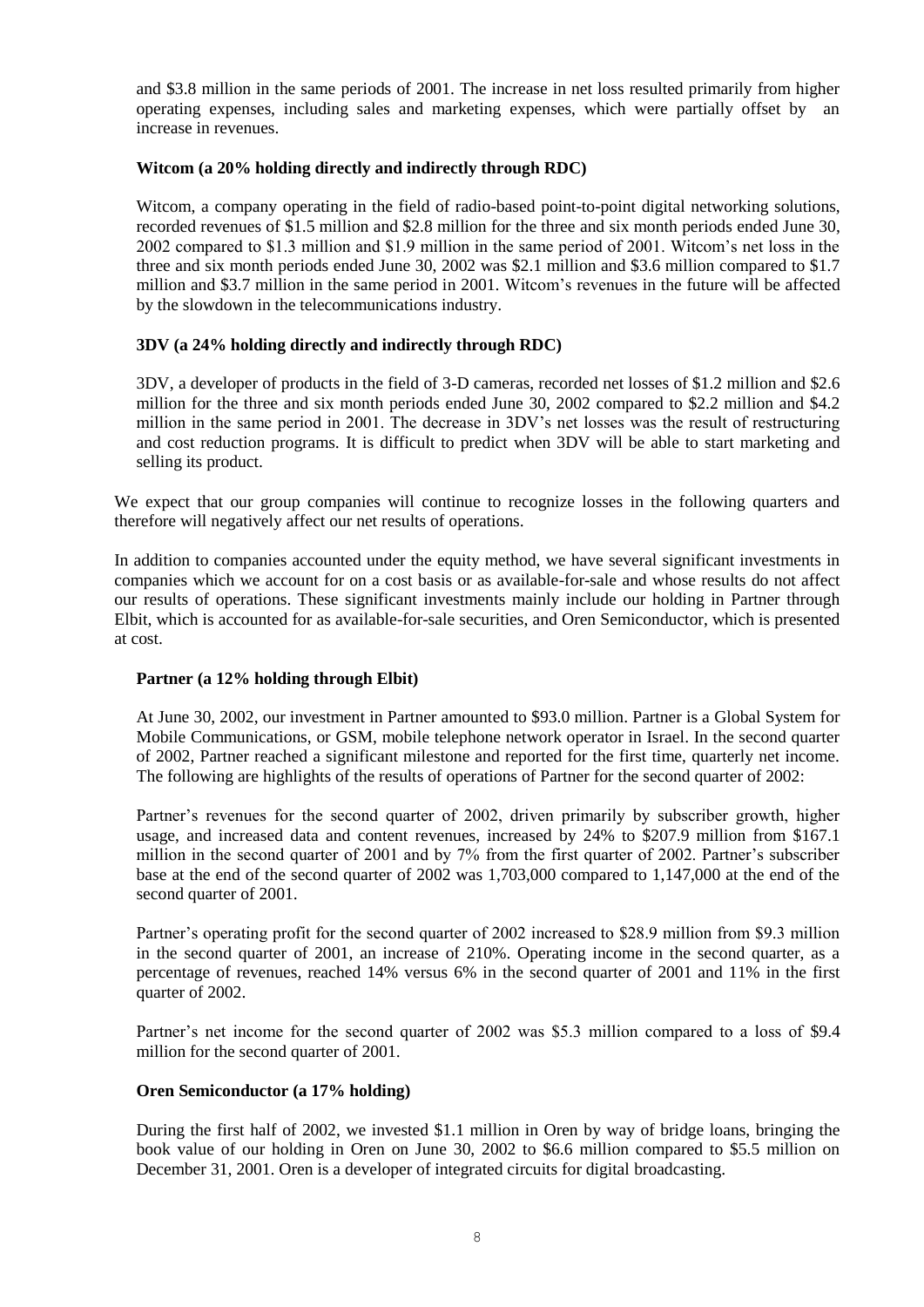In the three and six month periods ended June 30, 2002, Oren's revenues were \$0.7 million and \$1.0 million compared to \$0.6 million and \$1.3 million in the same periods in 2001. Operating expenses in the three and six month periods ended June 30, 2002 decreased to \$1.9 million and \$3.8 million from \$2.5 million and \$5.6 million in the same periods in 2001, mainly due to the decrease in research and development costs as a result of cost reduction programs. Oren's net loss in the three and six month periods ended June 30, 2002 was \$1.7 million and \$3.3 million compared to \$1.9 million and \$4.3 million in the same periods in 2001.

### **Gains from Sale of Shares and Changes in Holdings in Related Companies**

Our gains from the sale of shares and changes in our holdings in related companies in the three and six month periods ended June 30, 2002 was \$1.9 million and \$2.0 million compared to insignificant losses in the same periods in 2001. The gain in the second quarter of 2002 resulted primarily from the sale of approximately 200,000 shares of Given Imaging held by RDC. As a result, our direct and indirect share in Given Imaging decrease from 20.1% to 19.7%.

### **Other Income (loss), net**

Other income (loss), net, in the three and six month periods ended June 30, 2002 amounted to a loss of \$0.2 million and a gain of \$0.3, respectively, compared to a gain of \$0.5 million and a loss of \$2.7 million for the same periods in 2001. The \$0.2 million loss in the second quarter of 2002 resulted from the writedown of investments, which was offset in the six month period of 2002 by a \$0.6 million gain from the sale of shares of NetManage (Nasdaq: NETM). The loss in the first half of 2001 resulted primarily from a \$4.3 million decrease in the market value of BroadBase Software's shares held by us at that time, which was partially offset by a \$1.0 million gain from the sale of the remaining shares of Zoran Corporation during the first quarter of 2001.

### **Finance Income**

Finance income decreased by \$0.3 million and \$1.2 million, or 33% and 44%, to approximately \$0.6 million and \$1.5 million in the three and six month periods ended June 30, 2002 from \$0.9 million and \$2.7 million in the same periods in 2001, due to the decrease in interest rates and the decrease in our cash resources which were used for investment purposes.

## **Expenses**

## **Cost of revenues**

Cost of revenues consisted primarily of expenses related to salaries and hardware associated with delivering Elron Software's and Elron TeleSoft's products and services as well as those of Vflash, Textology and ICC, which have been consolidated as a result of the merger with Elbit. Cost of revenues decreased by \$4.1 million and \$8.0 million, or 60% and 58%, to \$2.8 million and \$5.8 million in the three and six month periods ended June 30, 2002 from \$6.9 million and \$13.8 million for the same periods of 2001, mainly as a result of a decrease in revenues resulting from the sale of non-core activities by Elron Telesoft in order to focus on the telecommunication markets (see "Operating Results of Elron Telesoft") as well as the restructuring programs implemented by our subsidiaries in order to increase efficiency.

## **Research and development**

Research and development expenses consisted primarily of salaries and related costs to develop and enhance Elron Software's and Elron TeleSoft's products and services and those of Vflash, Textology and ICC which have been consolidated as a result of the merger with Elbit.

Consolidated research and development expenses decreased by \$0.2 million and \$0.6 million, or 8% and 13%, to \$2.3 million and \$4.2 million in the three and six month periods ended June 30, 2002 from \$2.5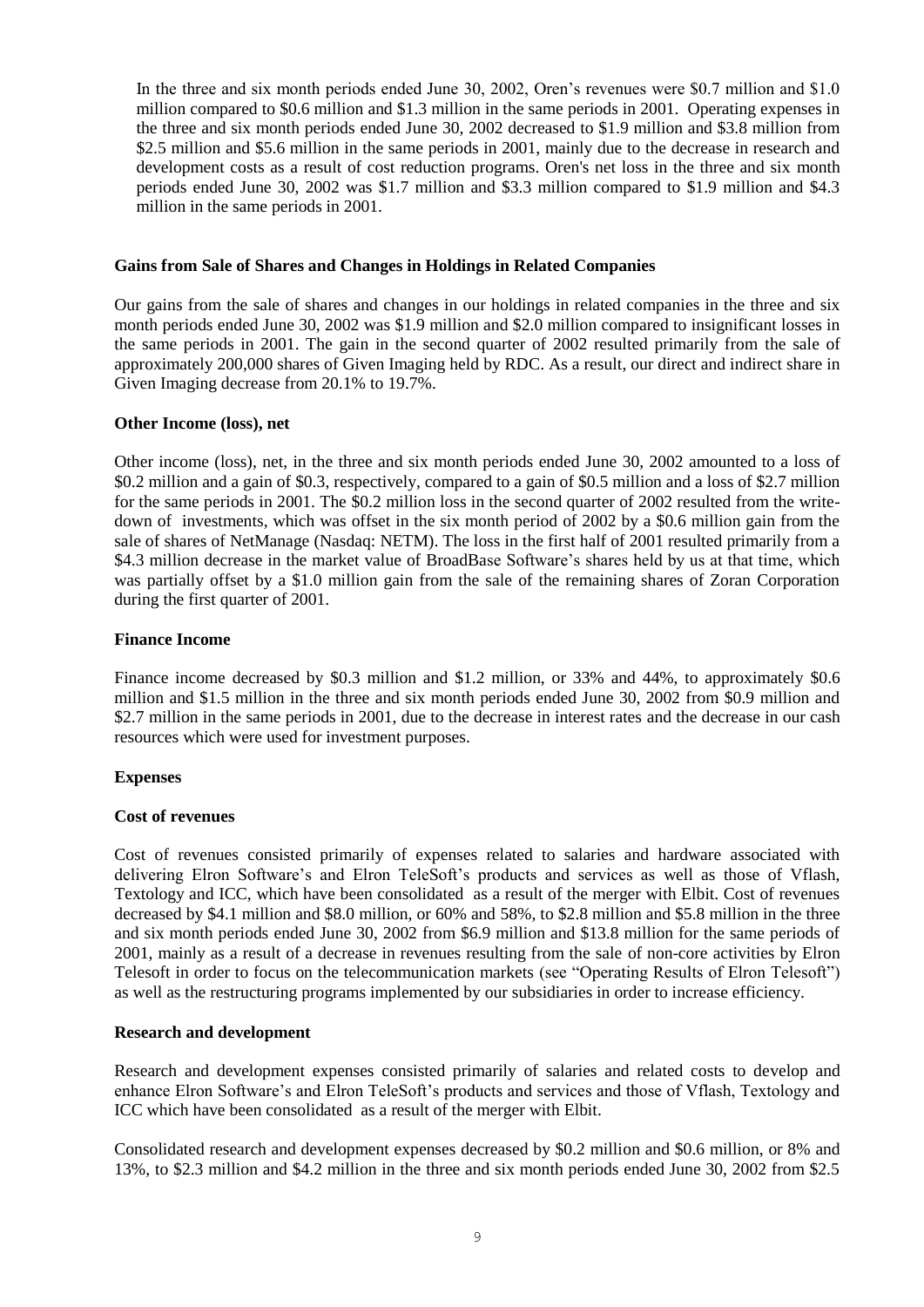million and \$4.8 million in the same periods in 2001, primarily as a response to the slowdown in spending for IT products.

## **Sales and Marketing**

Sales and marketing expenses consisted primarily of salaries and related costs, pre-sale efforts including, advertising and trade show expenses, technical support and travel costs to promote the sale of Elron Software's and Elron TeleSoft's products and services and to strengthen their brand names and those of Vflash, Textology and ICC.

Consolidated sales and marketing expenses increased by \$0.4 million, or 15%, to \$2.8 million in the second quarter of 2002 from \$2.4 in the same period of 2001. The increase resulted mainly from the inclusion of the sales and marketing expenses of Vflash, Textology and ICC which were consolidated for the first time in the second quarter of 2002. Consolidated sales and marketing expenses decreased by \$0.4 million, or 7%, to \$5.2 million in the first half of 2002 from \$5.6 million in the same period of 2001. The decrease is attributed to Elron Telesoft.

# **General and Administrative**

General and administrative expenses include our management and headquarter costs, the expenses of our subsidiaries, Elron Software and Elron TeleSoft's and, since the completion of the merger and the DEP share purchase, the expenses of Vflash, Textology, ICC and RDC. These costs consisted primarily of salaries and related costs, facilities costs, and insurance, legal, accounting and consulting expenses.

Consolidated general and administrative expenses increased by \$0.1 million from \$2.7 million in the second quarter of 2001 to \$2.8 million in the second quarter of 2002. Consolidated general and administrative expenses in first half of 2002 decreased by \$0.7, or 11%, to \$5.2 million from approximately \$5.9 million in the same periods in 2001.

Our subsidiaries' general and administrative expenses decreased by \$0.2 million and \$0.4 million, or 14% and 12%, to \$1.2 million and \$2.8 million in the three and six month periods ended June 30, 2002 from approximately \$1.4 million and \$3.2 million in the same periods in 2001. The decrease is primarily due to the implementation of restructuring programs by Elron Software and Elron TeleSoft during 2001. The restructuring programs included workforce and cost reduction programs, including reductions in facilities related expenses, communication, maintenance and travel expenses.

Our management and headquarter costs increased by \$0.4 million and \$0.2 million, or 30% and 10%, to \$1.6 million and \$2.8 million in the three and six month periods ended June 30, 2002 from approximately \$1.2 million and \$2.6 million in the same periods in 2001. Since the merger with Elbit, management and headquarter cost reflect the costs of the combined management. We expect that the potential cost savings as a result of the merger commencing in the third quarter of 2002, will be approximately \$4 million per year.

## **Finance Expenses**

Consolidated finance expenses increased by \$0.1 million, or 10%, to \$1.1 million in the second quarter of 2002 compared to \$1.0 in the second quarter of 2001. Consolidated finance expenses decreased by \$0.5 million, or 22%, to \$1.8 million, compared to \$2.3 million in the first half of 2001. The majority of the finance expenses are attributable to Elron Telesoft. The decrease in finance expenses, despite an increase in loans, is primarily due to the decrease in interest rates.

## **Amortization of Other Assets**

Amortization of other assets was approximately \$0.5 million and \$0.9 million in the three and six month periods ended June 30, 2002 compared to \$1.0 million and \$2.0 million in the same periods in 2001. The decrease in 2002 is mainly due to the implementation of SFAS 142 in January 2002, as a result of which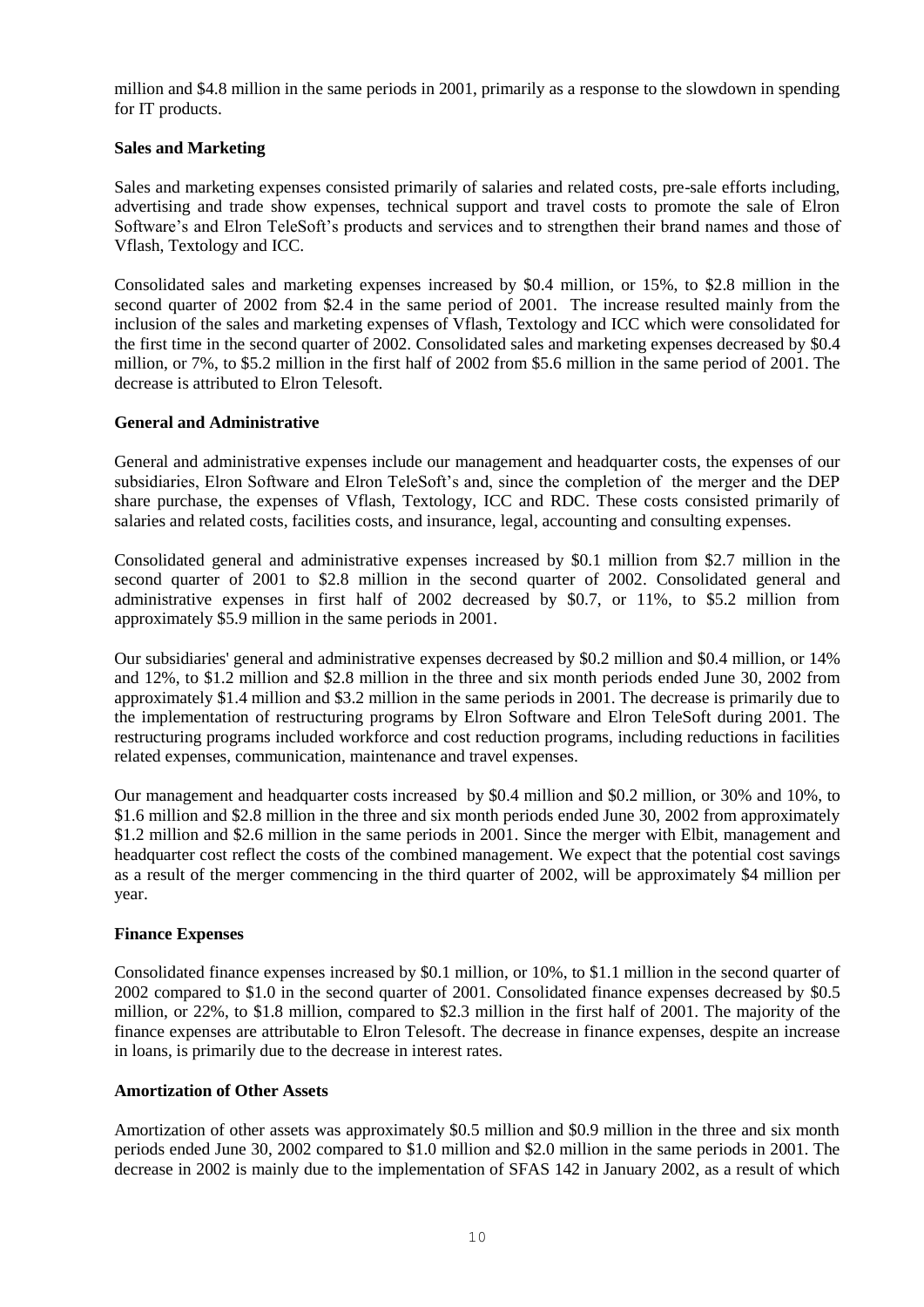we no longer amortize goodwill. Amortization of goodwill in the three and six month periods ended June 30, 2001 was \$0.4 million and \$0.8 million.

The \$16.5 million of identifiable intangible assets that have been allocated to DEP's equity investments, (including investments through RDC) will be amortized over a weighted average period of approximately 11 years, according to the economic benefit of the underlying assets. The amortization is included in our share of the net losses of each equity investment except for Galil Medical, which will be consolidated in future periods.

# **Restructuring Charges**

In response to the economic conditions, and, in particular, the slowdown in IT spending, Elron Software and Elron TeleSoft underwent restructuring programs in 2001 in order to focus their operations on core areas of their business, and to reduce expenses and improve efficiency. These restructuring programs mainly include workforce reductions and facilities related expenses. Due to the continuation of the slowdown in IT spending in 2002, the companies implemented additional restructuring programs in 2002 which included mainly workforce reductions in order to further adjust their operations to the current economic conditions.

As part of Elron Telesoft's restructuring program in 2001, Elron TeleSoft completed in the first quarter of 2002, the sale of its non-core activity in the government field to Elbit Systems for \$5.7 million. Elron Telesoft's restructuring charges in the first half of 2002 amounted to \$0.7 million, of which \$0.5 million was due to workforce reductions as well as the consolidation of excess facilities that involved write-off of leasehold improvements in the vacated facilities.

Elron Software recorded \$0.3 million of restructuring charges in the second quarter of 2002 primarily due to an additional workforce reduction in its research and development division.

Vflash is also undergoing a restructuring program in response to a slowdown in Internet and cellular value added services. In connection with this restructuring, Vflash recorded in the second quarter of 2002, \$0.6 million of restructuring charges.

Upon the completion of the merger with Elbit, we recorded \$0.4 million of restructuring charges, primarily due to costs incurred in connection with merging Elbit into Elron. .

As a result of the above, consolidated restructuring charges in the three and six month periods ended June 30, 2002 amounted to \$2.1 million and \$2.2 million. Consolidated restructuring charges in the second quarter of 2001 and in the first half of 2002 amounted to \$0.9 million.

All termination and exit costs were paid as of June 30, 2002, except \$1.0 million. The remaining accrued restructuring liability as of June 30, 2002 is \$1.2 million and is primarily related to lease obligations.

Further restructuring program in our group companies may be needed in the future depending upon market conditions, their future results of operations and the demand for their products.

## **LIQUIDITY AND CAPITAL RESOURCES**

Consolidated cash, debentures, deposits and marketable securities at June 30, 2002 were \$114.0 million (of which \$108.6 million are held by Elron), compared with \$112.8 million at December 31, 2001 (of which \$111.5 million was held by Elron). At June 30, 2002, cash, debentures, deposits and marketable securities held by Elron includes those of Elbit following the completion of the merger in May 2002.

Main cash and other liquid instruments resources in the first half of 2002 were proceeds from the sale of marketable securities of NetManage, ArelNet and Kana of \$0.8 million, a \$1.3 million dividend received from Elbit Systems, and net proceeds received from the sale of certain non-core activities of Elron TeleSoft in the amount of \$6.1 million. In addition, our cash and other liquid instruments increased by